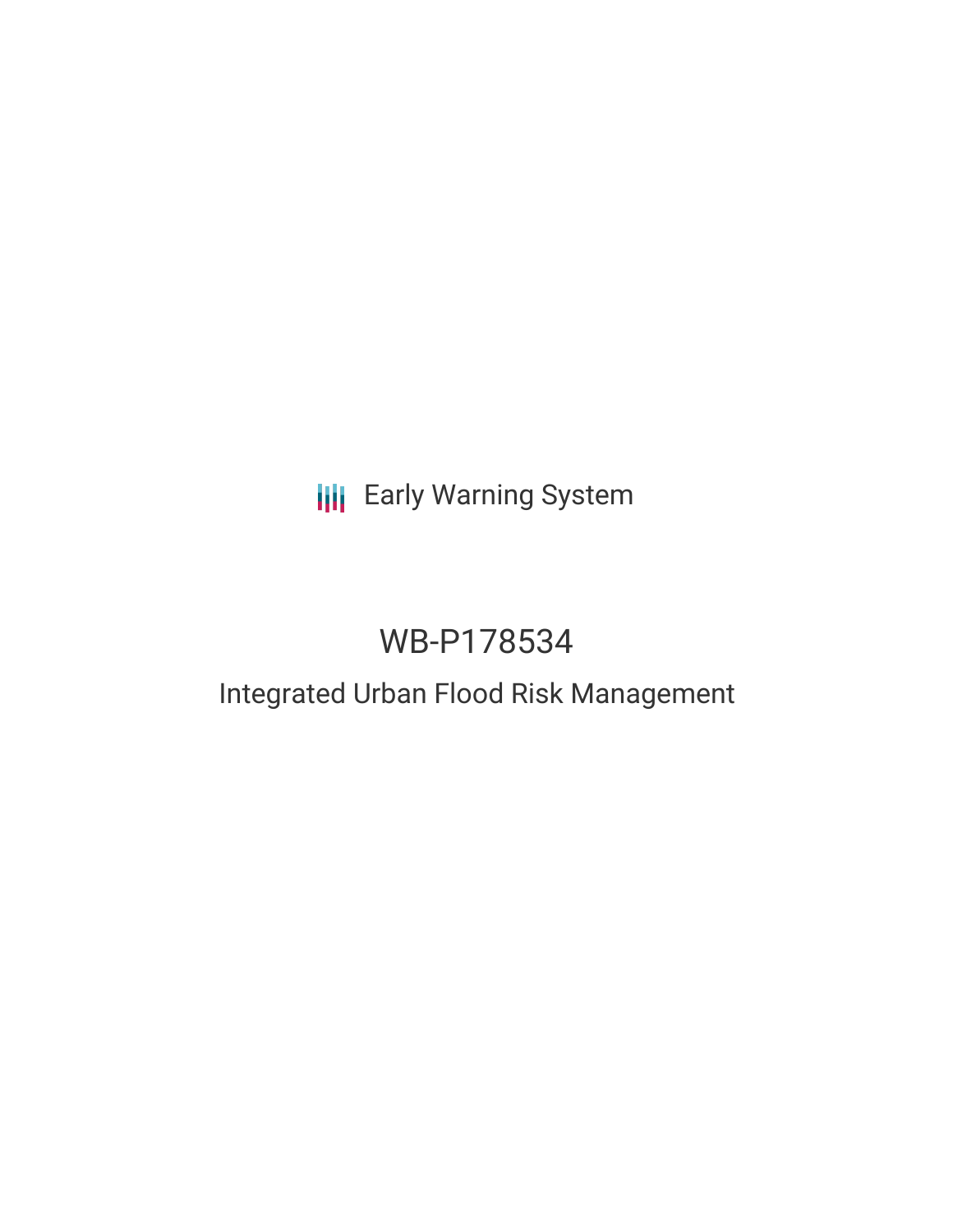

#### **Quick Facts**

| <b>Countries</b>               | Argentina               |
|--------------------------------|-------------------------|
| <b>Financial Institutions</b>  | World Bank (WB)         |
| <b>Status</b>                  | Proposed                |
| <b>Bank Risk Rating</b>        | U                       |
| <b>Borrower</b>                | Government of Argentina |
| <b>Sectors</b>                 | Water and Sanitation    |
| <b>Investment Type(s)</b>      | Loan                    |
| <b>Investment Amount (USD)</b> | \$200.00 million        |
| <b>Loan Amount (USD)</b>       | \$200.00 million        |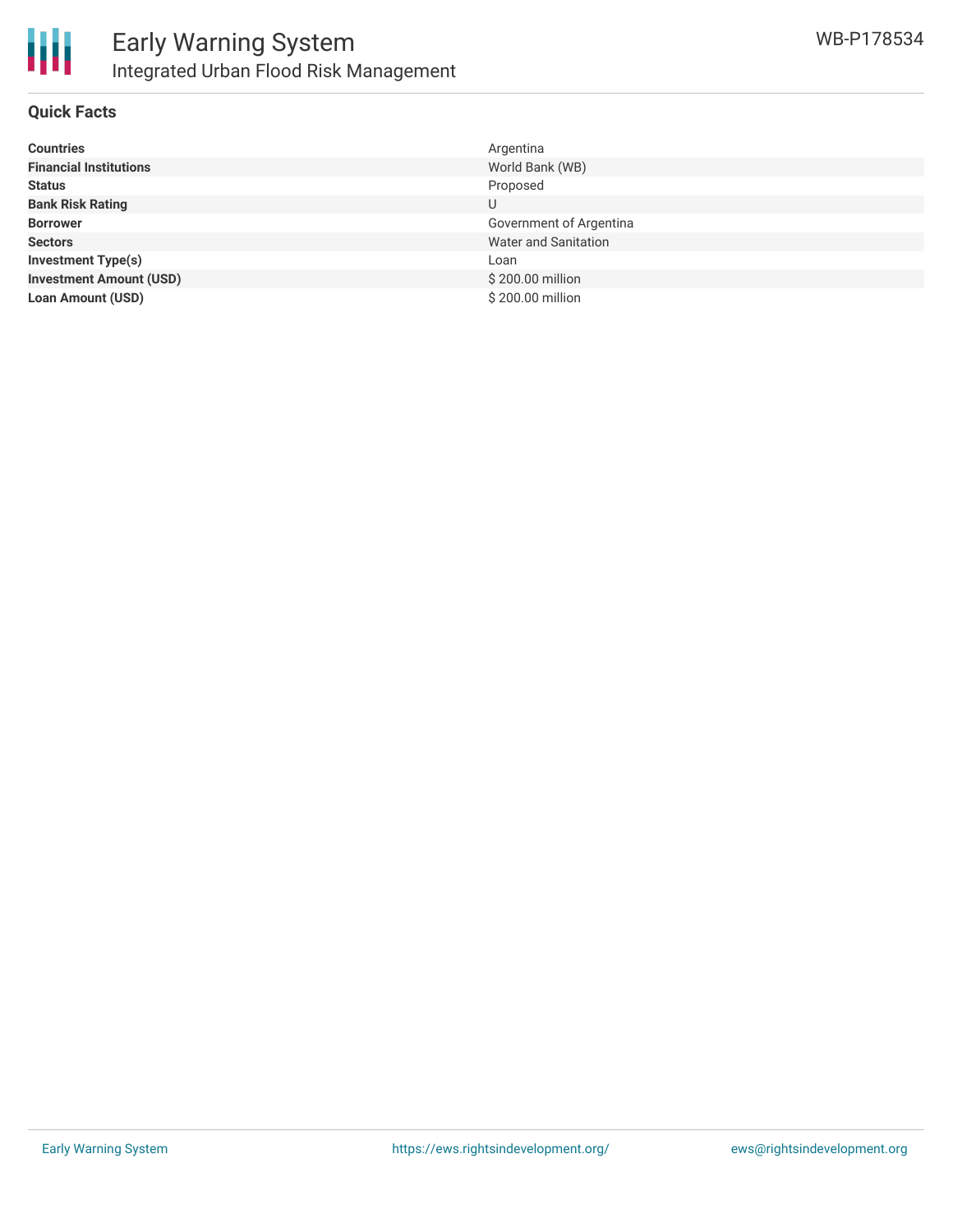

### **Project Description**

According to the Bank´s website, the objective of the project is to support structural and non-structural measures to mitigate flood risks in selected cities.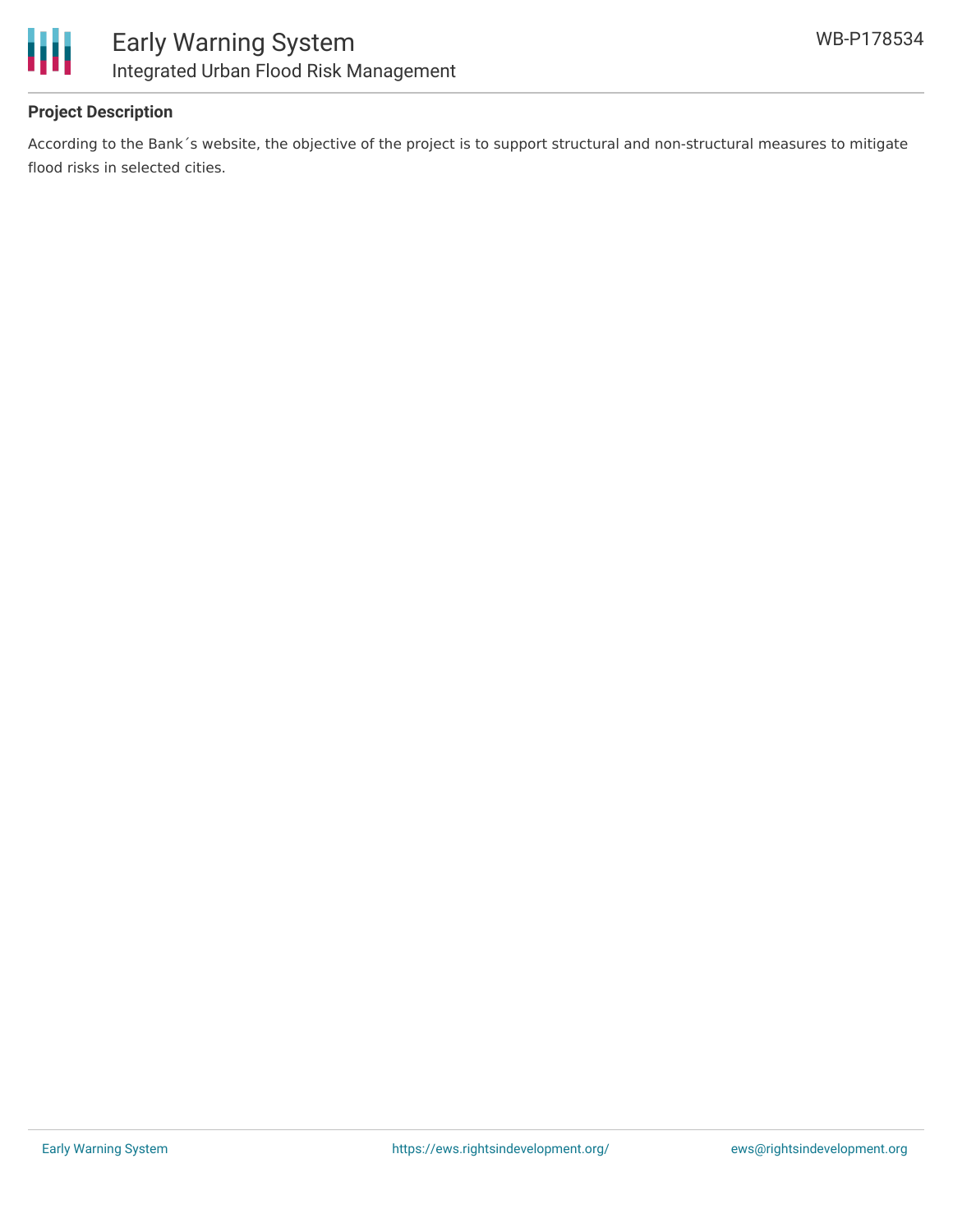

#### **Investment Description**

World Bank (WB)

The description of investment type was not available at the time of the snapshot.